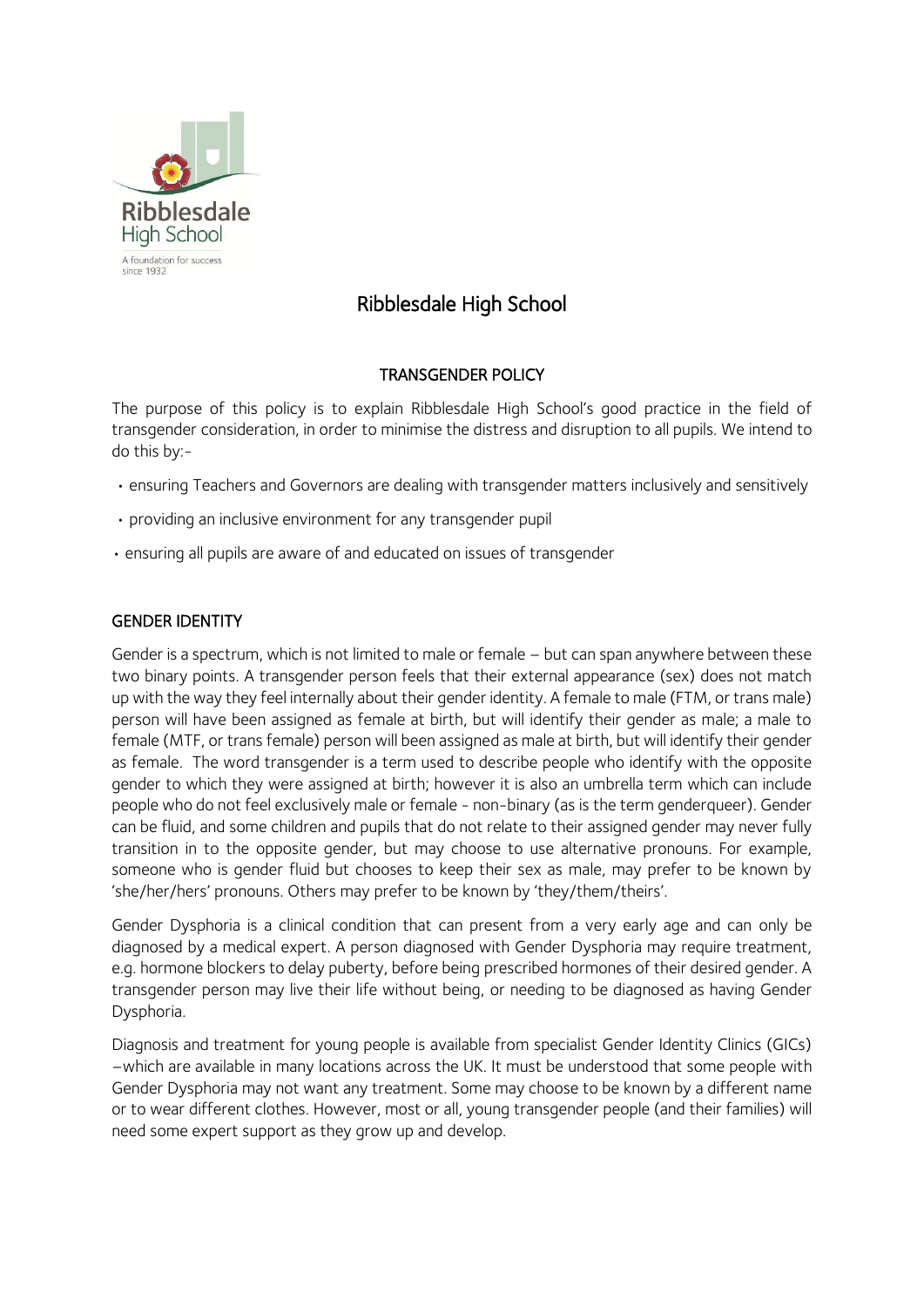## LEGISLATION

Information about a person's transgender status is considered 'sensitive personal data' and is subject to tighter controls than other personal data. Explicit consent is required before it can be processed.

The Gender Recognition Act 2004

The Gender Recognition Act 2004 is mainly concerned with the process by which a person can get a Gender Recognition Certificate, and correct their original birth certificate to match their true gender. This can only occur after a person reaches 18 years of age but is something that many younger people may aspire to.

Equality Act 2010 (Great Britain)

The Equality Act 2010 ensures legal protection against discrimination, harassment and victimisation (direct or indirect) for everyone under the nine protected characteristics defined in the Act, one of which is Gender Reassignment (also known as transgender). Part 6 of the Equality Act 2010 makes it clear that the Act specifically refers to school and young people.

The Equality Act 2010 (2:1:7) states that:

"A person has the protected characteristic of gender reassignment if the person is proposing to undergo, is undergoing or has undergone a process (or part of a process) for the purpose of reassigning the person's sex by changing physiological or other attributes of sex."

The Act applies to employment, education and a range of other areas where discrimination may take place. In order to be protected under the Act, a student will not necessarily have to be undergoing a medical procedure to change their sex, but they must be taking steps to live in the opposite gender, or be proposing to do so.

Individuals who intend to undergo, are undergoing or have undergone gender reassignment are protected from discrimination in work, school and vocational training (including higher education study).

#### **DISCRIMINATION**

As stated, The Equality Act 2010 ensures legal protection against discrimination education. The legislation states that a school must not discriminate against a pupil because of their transgender status. Discrimination can be direct or indirect. Indirect discrimination occurs when a provision or practice applies to everyone but puts a person with a particular protected characteristic at a particular disadvantage, and it cannot be justified as a proportionate means of meeting a legitimate aim. An example might be an inflexible school uniform rule which offers no "unisex" options such as trousers for girls, and which would therefore create a particular difficulty for a FTM pupil.

#### SCHOOL ATTENDANCE

The school will make reasonable adjustments to accommodate absence requests for treatment and external sources in line with their absence policy. Sensitive care will be taken when recording the reason for absence.

#### TRANSPHOBIA AND BULLYING

Ribblesdale High School has a robust anti-bullying policy. In line with this policy, transphobic incidents will be recorded and dealt with in the same manner as other incidents that are motivated by prejudice, e.g. racist or homophobic incidents.

#### **TRAINING**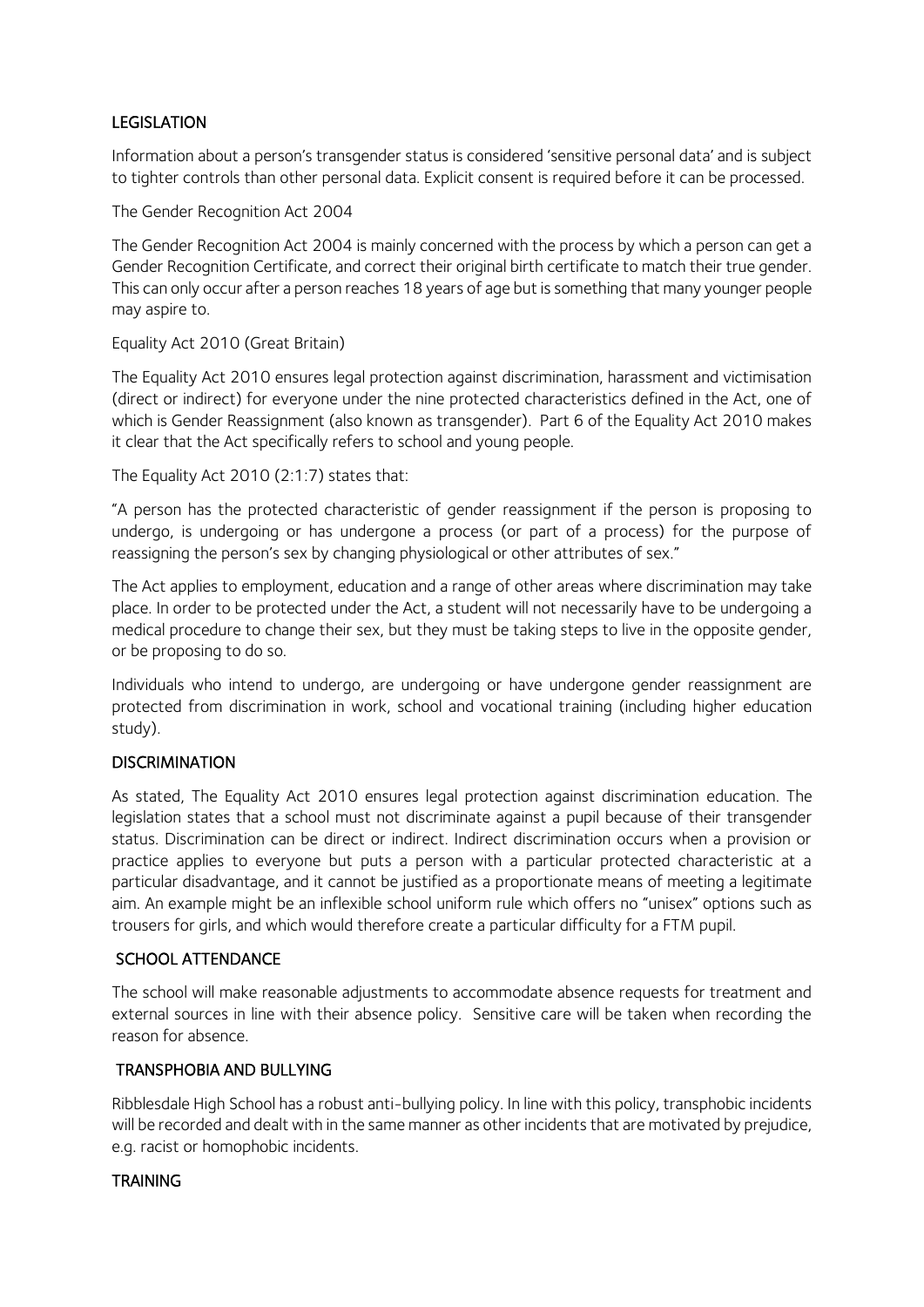In order to ensure all staff and Governors have the skills to deal with transgender issues, topics will be covered during the Ribblesdale High School INSET programme and will be revisited annually.

## THE CURRICULUM

The issues connected to transgender will be visited for all pupils during curriculum time during the PSHE programme. These issues will also be touched upon during other subjects.

## PHYSICAL EDUCATION

Sports and Physical Education is a key aspect of the national curriculum as is the physical and mental well-being of young people. Physical Education develops pupils' competence and confidence to take part in a range of physical activities that become a central part of their lives, both in and out of school. A young transgender person has the same right to Physical Education as other young people.

With regard to young transgender people at school, there should be reasonably few, if any, issues regarding participation within the sports of their gender identity. There may be sports where, as puberty develops, MTF transgender participants may have a physical advantage over other girls but this should not present a problem within a carefully and sensitively managed lesson context. The issue of physical risk within certain sports should also be managed properly within the lesson context rather than preventing young transgender people from participating (which would be discriminatory).

It may be that due to the nature of contact and physicality of sports such as rugby, the school would consider whether a transgender person participating in full contact lessons is appropriate towards the latter stages of puberty. This is something that Ribblesdale High School will take a view on prior to the delivery of those lessons, in discussion with parents or guardians.

The use of changing room facilities will also be carefully considered. Facilities for transgender participants will be sensitive to their needs and also recognise the needs and sensitivities of other pupils. When competing at another school or outside venue, school staff must ensure there is appropriate, sensitive provision available. This will be in line with the PE policy.

#### WORK EXPERIENCE

As already stated, the Equality Act 2010 encompasses every environment that pupils will be working in, therefore all placements should be aware of their duties and responsibilities. Where Ribblesdale High School is considering allowing a transgender young person to attend a work experience placement the school will complete a suitable assessment on the potential placement to establish if there is any risk to the young transgender person, taking account of the young transgender person's right to privacy – as a general principle, personal information on the young person must not be shared. Ribblesdale High School will be sensitive to this in their planning before any young transgender person is placed in any business or organisation. Careful discussion about the placement with the pupil and parents or carers, will occur to find the most suitable way forward to ensure the placement is successful.

#### CHANGING/TOILET FACILITIES

Ribblesdale High School will conduct an audit of the appropriateness of the facilities when needed. Transgender pupils will be able to use these facilities, which will be labelled sensitively and appropriately.

#### SCHOOL UNIFORM

Transgender pupils will be expected to follow the School Uniform Policy, which covers uniform, makeup and jewellery. There is a broad range of uniform available for all genders.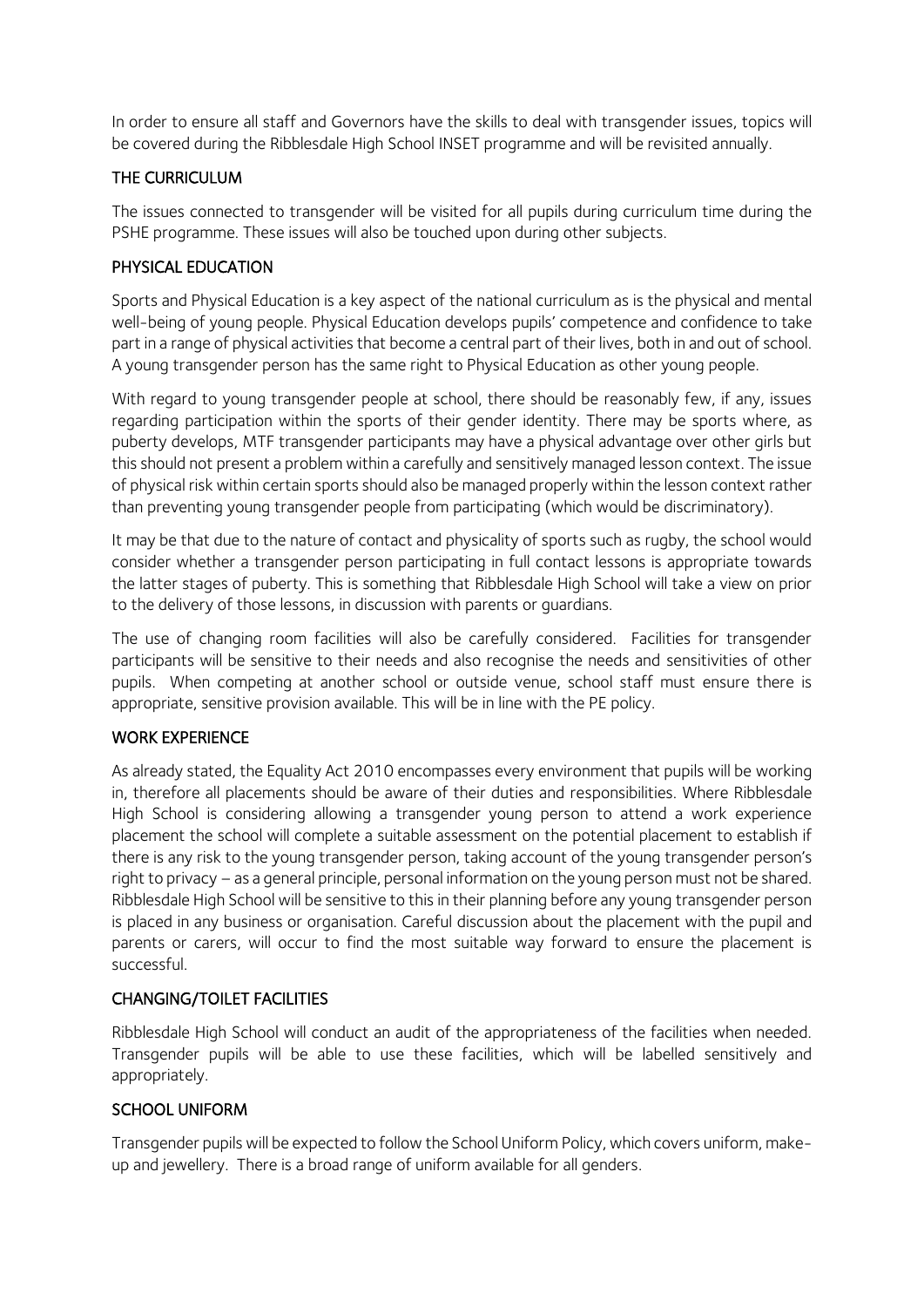## NAME CHANGING AND EXAM CERTIFICATION

If a transgender pupil wishes to have their preferred name recognised on school systems, this will be supported and will feed on to letters home, report cycles, bus pass information etc. Furthermore, the change of name and associated gender identity will be respected and accommodated by the school. It is a real indicator that the transgender pupil is taking steps to, or proposing to move towards the gender in which they wish to live.

Technically, pupils can be entered under any name with an Examination Board. However, it is a very complex matter. Once a result is accredited it will need to be linked with a Unique Pupil Number (UPN) or Unique Learner Number (ULN) which existed in the school census information submitted in January of the examination year. UPNs and ULNs are only linked with legal names, not preferred names. It is possible for examination certificates to be issued in the preferred name, but any young person finding themselves in this position should discuss this issue with Ribblesdale High School and parents or carers to ensure the best way forward. Schools are encouraged to ensure a strategy is agreed with the pupil and their parents or carers, then agreed with the various Examination Boards prior to starting GCSE courses as some examinations may be sat in Year 10 and the length of time the process re-registering may take. Schools will also need to be aware that the DfE analysis of school performance may still present the pupil in the gender registered by their UPN.

It is possible for any documentation to be changed to reflect the chosen name of the young person. Changing the gender recorded on a birth certificate is not possible until a Gender Recognition Certificate has been issued. In order to change a name on other official documents such as a passport, it may be necessary for evidence of change of name to be produced. There are two ways in which this can be done: by deed poll and by statutory declaration. The Citizens Advice Bureau and other transgender support organisations will have more information on this subject. A person under 16 years of age cannot change their name legally without the consent of a parent.

# **VACCINATIONS**

Ribblesdale High School will allow any gender specific vaccinations to be carried out at the GP's surgery in order to eliminate any anxiety issues.

#### SCHOOL VISITS

Learning about different cultures and lives and taking part in activities may lead to overnight stays, both at home and abroad. Issues may arise for both young transgender pupils and other pupils but this must not mean transgender pupils cannot be included on the visit. Ribblesdale High School will give consideration well in advance of any additional needs to ensure the transgender pupil is fully included. The sleeping arrangements will be considered before a visit is undertaken; it is possible that the transgender pupil would prefer to have a separate room etc. Each individual case and visit needs to be considered separately and in depth discussions will happen well in advance, with all appropriate bodies, linked to the accommodation available. With regards to a visit abroad, anyone can be searched at borders and other places. Different countries will have policies and procedures they will follow. Ribblesdale High School will consider and investigate the laws regarding transgender communities in any country considered for a school visit.

#### GLOSSARY OF TERMS

AFAB – assigned female at birth.

Agender – Not relating to any particular gender.

AMAB – Assigned male at birth.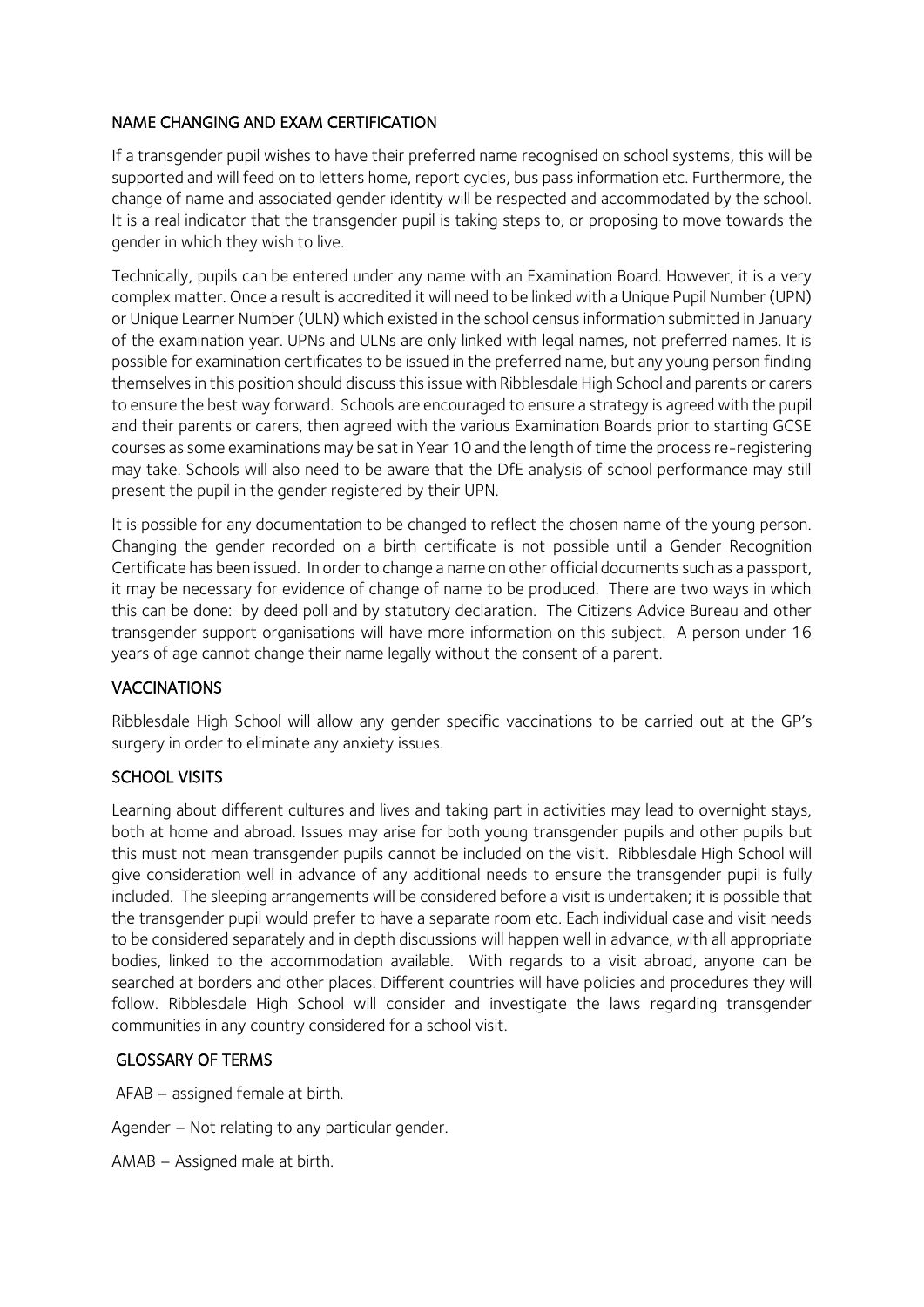Binary/Non-binary – Refers to the gender spectrum: Binary refers to the two fixed ends of the spectrum – male and female; non-binary can be used to describe someone who identifies not solely with either of these genders, but somewhere in between.

Binding – a FTM adolescent that is developing breasts may strap down their chest so that it is less obvious. This can be hot, uncomfortable and restrictive but very important to their psychological and emotional wellbeing. It might make certain PE lessons difficult for them to participate in and could sometimes lead to breathing difficulties, skeletal problems and fainting.

Cisgender – Someone who identifies completely with their assigned gender at birth (which also corresponds to their sex).

FTM – Female to Male, a person that was identified as Female at birth but came to feel that their true gender is actually Male.

Gender – the way that a person feels about themselves in relation to their physical and mental self; the basis of their identifying as male, or female, or neither, or either, or somewhere else on the spectrum.

Gender Dysphoria – the medical condition that describes the symptoms of being transgender.

Gender Fluid – Someone who identifies as gender fluid will identify with a different gender on a varying basis. They may feel more feminine some days and more masculine on other days; or feel that neither male nor female describes them fully.

Gender Identity – the gender that a person truly feels they are inside.

Gender Identity Disorder – GID is a medical term describing being transgender, this tends not to be used owing to the subtext around the word 'disorder'.

Gender Recognition Certificate – an official document presented by a Gender Recognition Panel that enables all official documents and records (including birth certificate) to be amended to the true gender of the individual thereby providing full legal recognition.

Gender Spectrum – the continuum between the two binary points of male or female. This is vast and many people identify at different points.

Hormone Suppressors/Puberty Blockers – drugs that are given in order to delay that process of puberty. These can be prescribed before a child is old enough to start taking hormones such as oestrogen or testosterone.

MTF – Male to Female, a person that was identified as male at birth but came to feel that their true gender is actually female.

Packing – a FTM person may wear a prosthetic item in their pants that will give a bulge in their trousers so as to appear more male.

Sex – the way a person's body appears, sometimes wrongly, to indicate their gender.

Transgender – a person that feels the assigned gender and sex at birth conflicts with their true gender.

Trans Female – Someone who was assigned male at birth but identifies as female.

Trans Feminine – A person who was assigned male at birth but identifies with the more feminine side of the spectrum.

Trans Male – Someone who was assigned female at birth but identifies as male.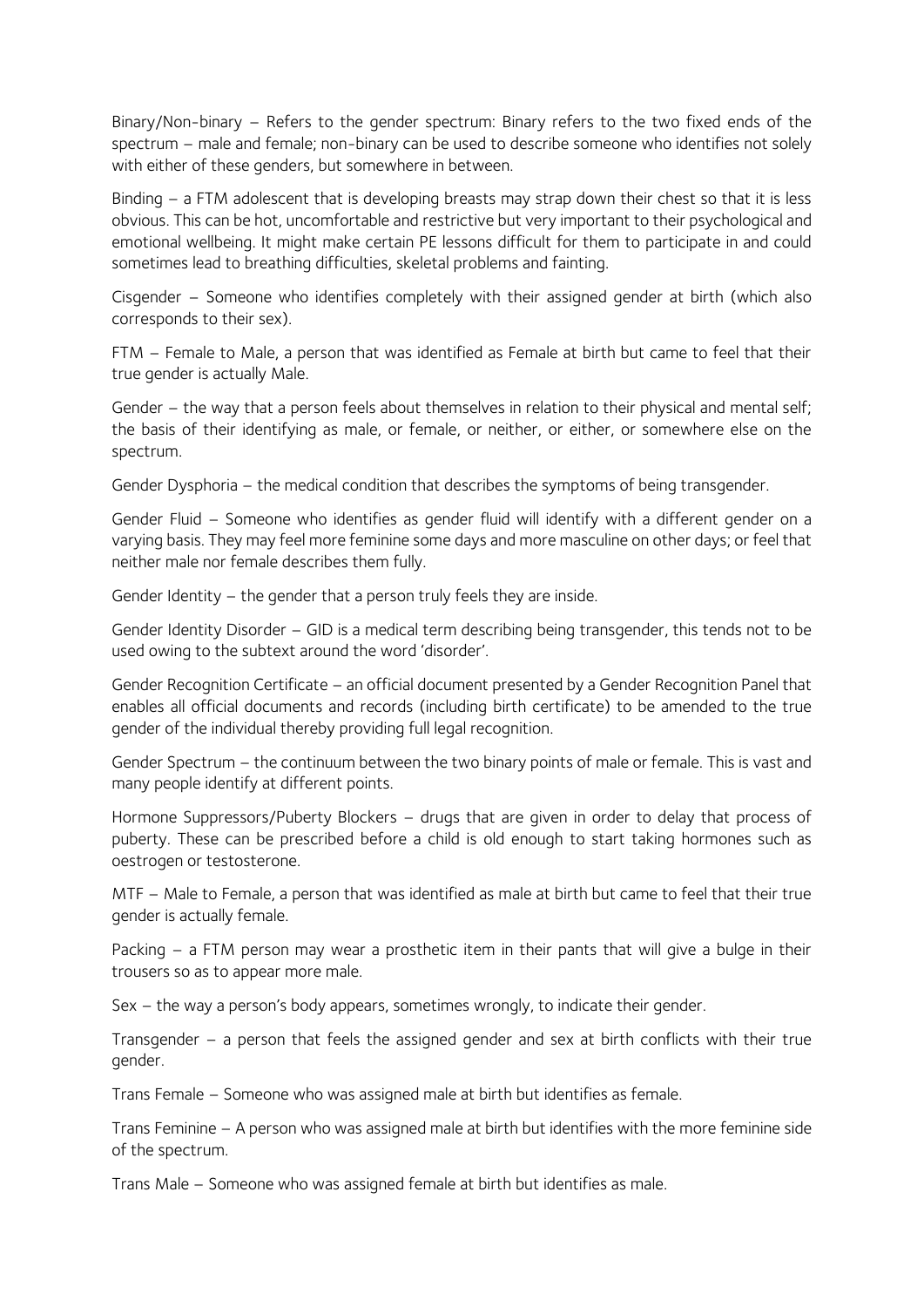Trans Masculine – A person who was assigned female at birth but identifies with the more masculine side of the spectrum.

Transition – The process of changing gender. This may be by having surgery to change sex organs, or by taking hormones.

Tucking – AMTF person may tuck (and sometimes tape) their genitals between their legs so that it does not show at the front.

Last approved by Governors: November 2020

SLT lead: Zaneta Dewhurst (Deputy Headteacher) reviewed: September 2021

Approved by Governors: September 2021

Next Review: November 2022